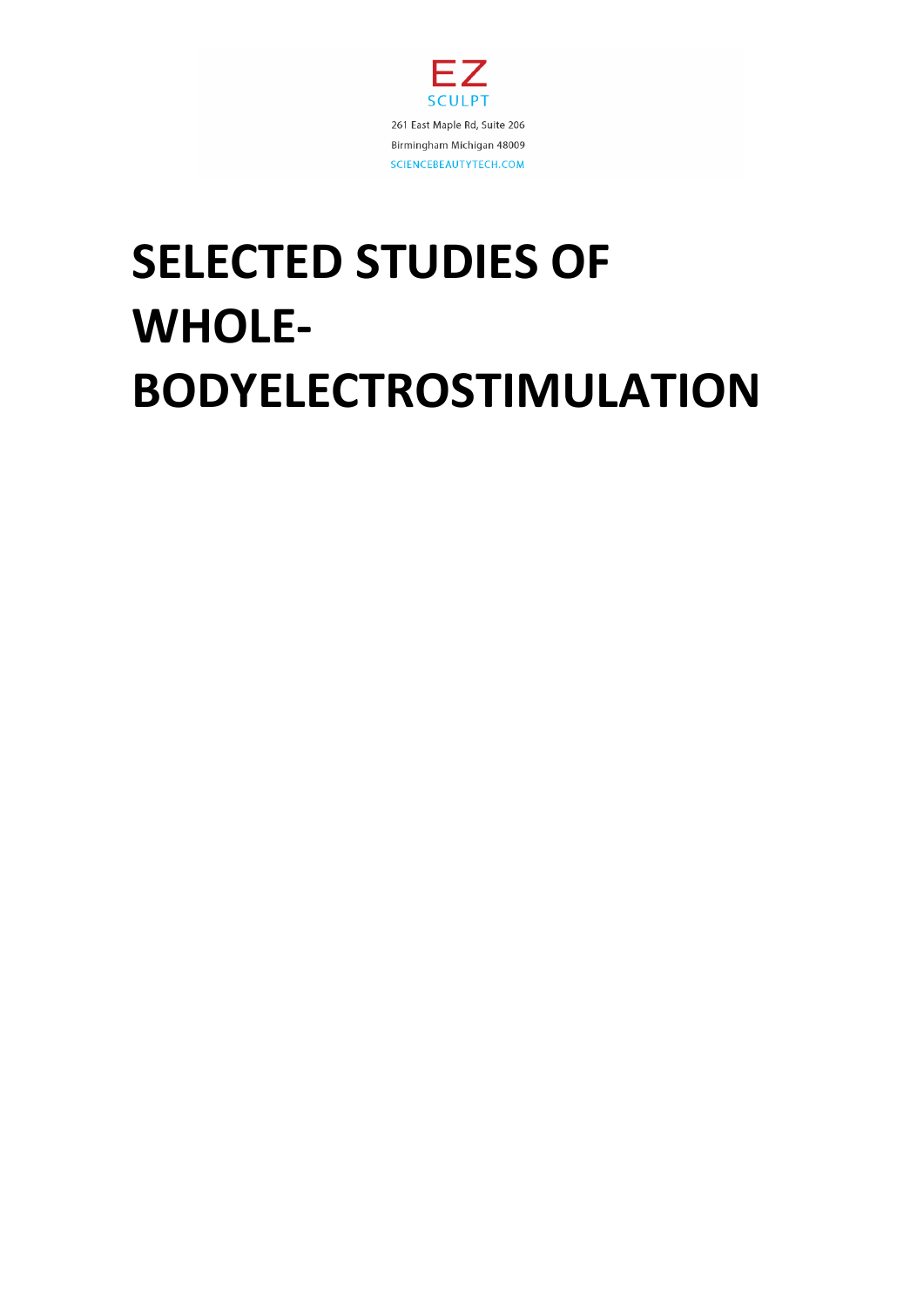

### **Page 3 Whole-body electrostimulation (EMS-Training) to relieve back pain**

**Page 4 Whole-body electrostimulation (EMS) - an innovative method for the alleviation of urinary incontinence**

**Page 5 A comparison of the effects of three different strength training methods**

**Page 6 EMS-training in combination with conventional strength training with machines**

**Page 7 The training effects of a combined training, conventional strength training and EMS-training**

**Page 8 A multicenter study for the capability of whole-body training in the gym**

**Page 9 Optimizing strength training with electrostimulation**

**Page 10 Strength training with electrostimulation —variation in stimulation ratio**

**Page 11 Strength training with electrostimulation – variation in training duration**

**Page 12 Effects of whole body electrostimulation training and traditional strength training on various strength and blood parameter in juvenile elite water polo players**

**Page 13 Short- and long term training effects of mechanical and electrical stimulation on strength diagnostic parameters.**

**Page 14 Effects of whole-body electrostimulation on resting metabolic rate, anthropometric and muscular parameters in the elderly**

**Page 15 The influence of an adjuvant EMS-training on body composition and cardiac risk factors in elderly men with metabolic syndrome**

**Page 16 electrostimulation (EMS) with cardiologic patients. Does EMS-training become important for secondary prevention?**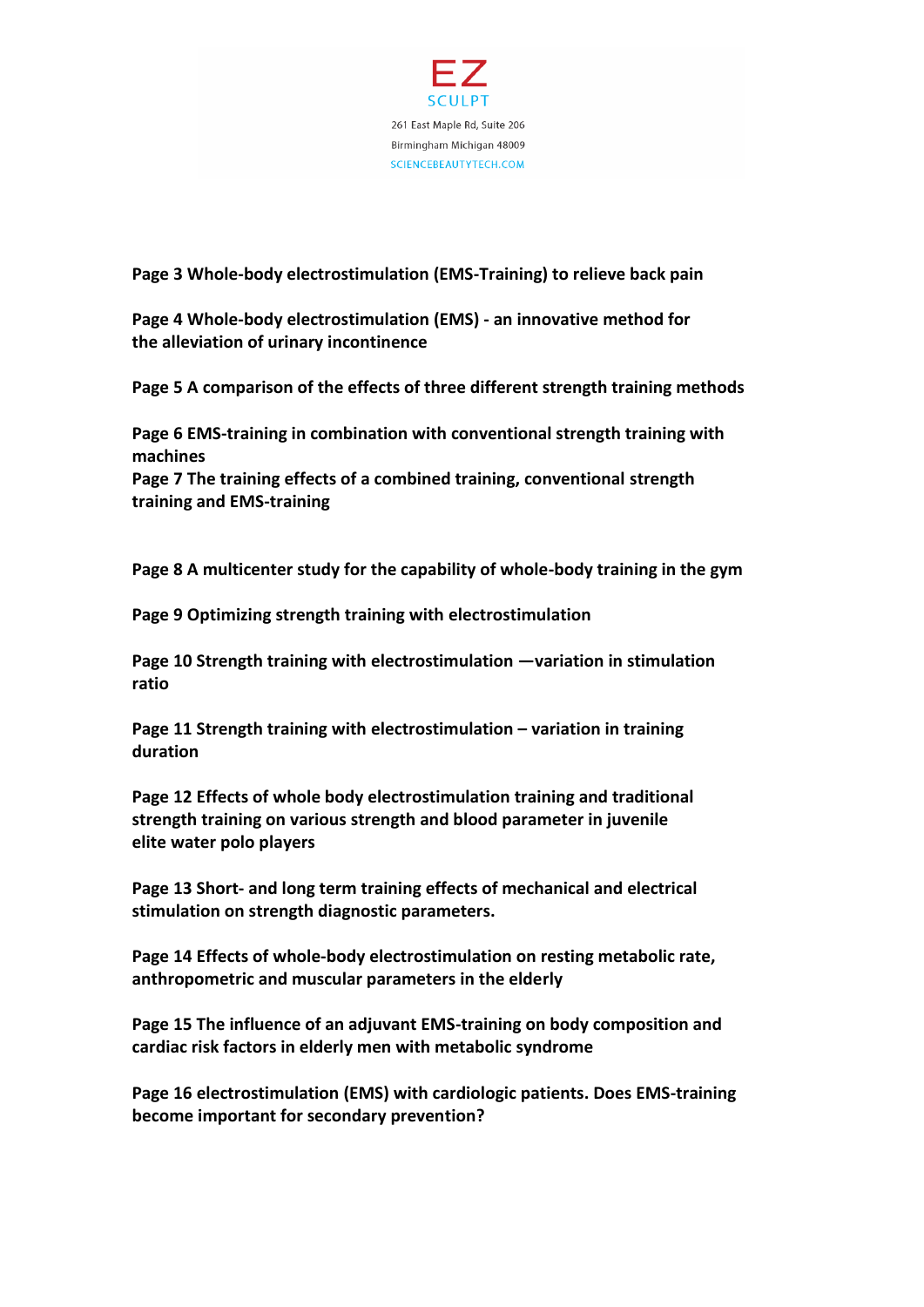

## 3 **Whole-body-electrostimulation (EMS-Training) to relieve back pain**

(BOECKH-BEHRENS, W.-U. / GRÜTZMACHER, N. / SEBELEFSKY, J., unpublished diploma thesis, University of Bayreuth, 2002).

#### **Objective**

The aim of this study was to indentify the effects of a complex EMS-Training on back pain.

#### Methods

49 staff members (31 women, 18 men, average age 47 years) of the University of Bayreuth suffering from back pain voluntarily took part in this study. With the help of pre- and post questionnaires the frequency and intensity of back pain and also the general extent of discomfort, mood, vitality, body stability and body shape were determined.

The subjects performed two EMS-training sessions per week with a duration of 45 minutes (a total of 10 sessions) with following training parameters: Impulse duration 4 s, impulse interval 2 s, frequency 80 Hz, rise time 0 s, impulse amplitude 350 μs. Every training session started with a warm up period of 10-15 minutes in order to adapt to electrical stimuli and to set the individual impulse intensity for training. Within the following training program (about 25 minutes) the subjects performed different static exercise positions. To cool down the subjects performed a 5 minute relaxation program with following parameters: Impulse duration 1 s, impulse interval 1 s, frequency 100 Hz, rise time 0 s, impulse amplitude 150 μs.

#### Results

A decrease in back pain was observed in 88.7 % of the subjects. 38.8 % of these subjects reported a strong decrease in back pain and 41.9 % experienced a light improvement of the extent of discomfort. Also, the frequency and the intensity of back pain significantly decreased within the training period.

Furthermore, the EMS-Training showed following effects: 61.4 % of the subjects reported an improve of their general extent of discomfort, 75.5 % showed improvements in mood, 69.4 % noticed an increased vitality, 57.1 % of the men and 85.7 % of the women reported an increased body stability, 50 % of the subjects noticed positive body shaping effects and 75.5 % felt more relaxed after training.

#### Conclusion

The whole-body EMS-training counters back pain in a very effective way. The electrical stimulus obviously also activates the deeper muscle groups which are difficult to activate through conventional treatment methods.

EMS-training achieves therapeutic as well as preventive goals. Thus, the specific whole-body EMS-training offers a very effective and time-saving all-round-training to improve health.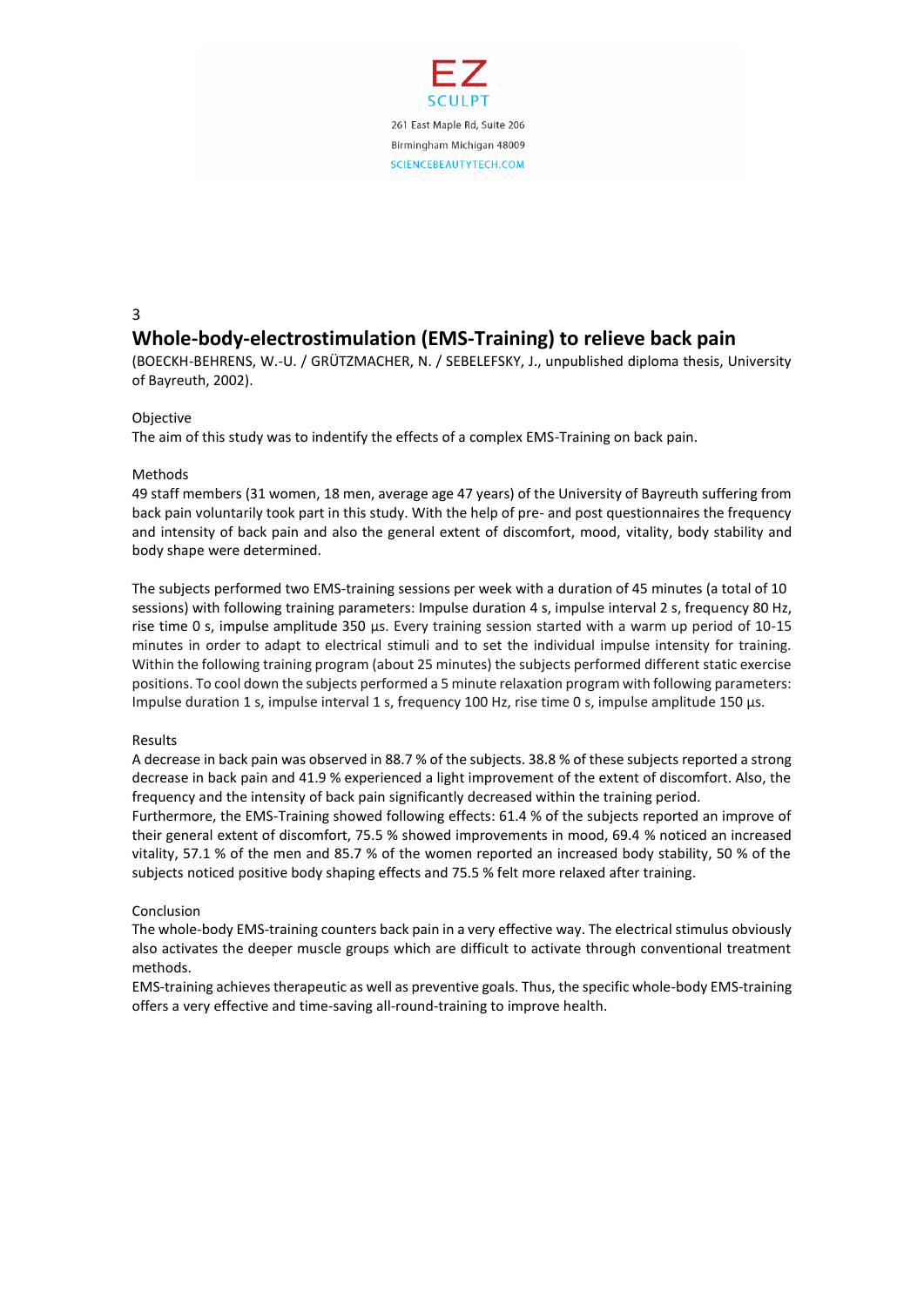

# **Whole-body electrostimulation (EMS) - an innovative method for the alleviation of urinary incontinence**

(BOECKH-BEHRENS W.-U./SCHÄFFER, G., unpublished diploma thesis, University of Bayreuth, 2002).

#### **Objective**

The aim of this study was to indentify the effects of EMS-training on urinary incontinence.

#### Methods

49 subjects who suffered from back pain were examined in this study. With the help of pre and post questionnaires (GAUDENZ 1979) the existence, the type and the intensity of incontinence disorders was identified. 17 subjects (15 women, 2 men) with an average age of 47 years had a mostly light to medium type of urinary incontinence.

The subjects performed two EMS-training sessions per week with a duration of 45 minutes (a total of 10 sessions) with following training parameters: Impulse duration 4 s, impulse interval 2 s, frequency 80 Hz, rise time 0 s, impulse amplitude 350 μs. Every training session started with a warm-up period of 10-15 minutes in order to adapt to electrical stimulus and set the individual impulse intensity for training. Within the following guided training program (about 25 minutes) the subjects performed different static exercise positions. To cool down the subjects performed a 5 minute relaxation program with following parameters: Impulse duration 1 s, impulse interval 1 s, frequency 100 Hz, rise time 0 s, impulse amplitude 150 μs.

#### Results

64.7 % of the subjects showed an alleviation of urinary incontinence. 23.5 % were free of urinary incontinence afterwards, 24.4 % reported a reduction and 35.9 % showed no changes. These results are equal to the improvements reported after treatments of incontinence with specific local electrostimulation-therapies. (vgl. Eriksen 1987, Sebastio 2000, Salinas Casado 1990, Meyer, 2001).

#### Conclusion

The whole-body EMS-training offers an effective training method. EMS-training achieves therapeutic goals like the alleviation of incontinence and back pain disorders as well as preventive goals such as muscle gain, body shaping, improvements in mood, vitality, body stability and increase of the general performance.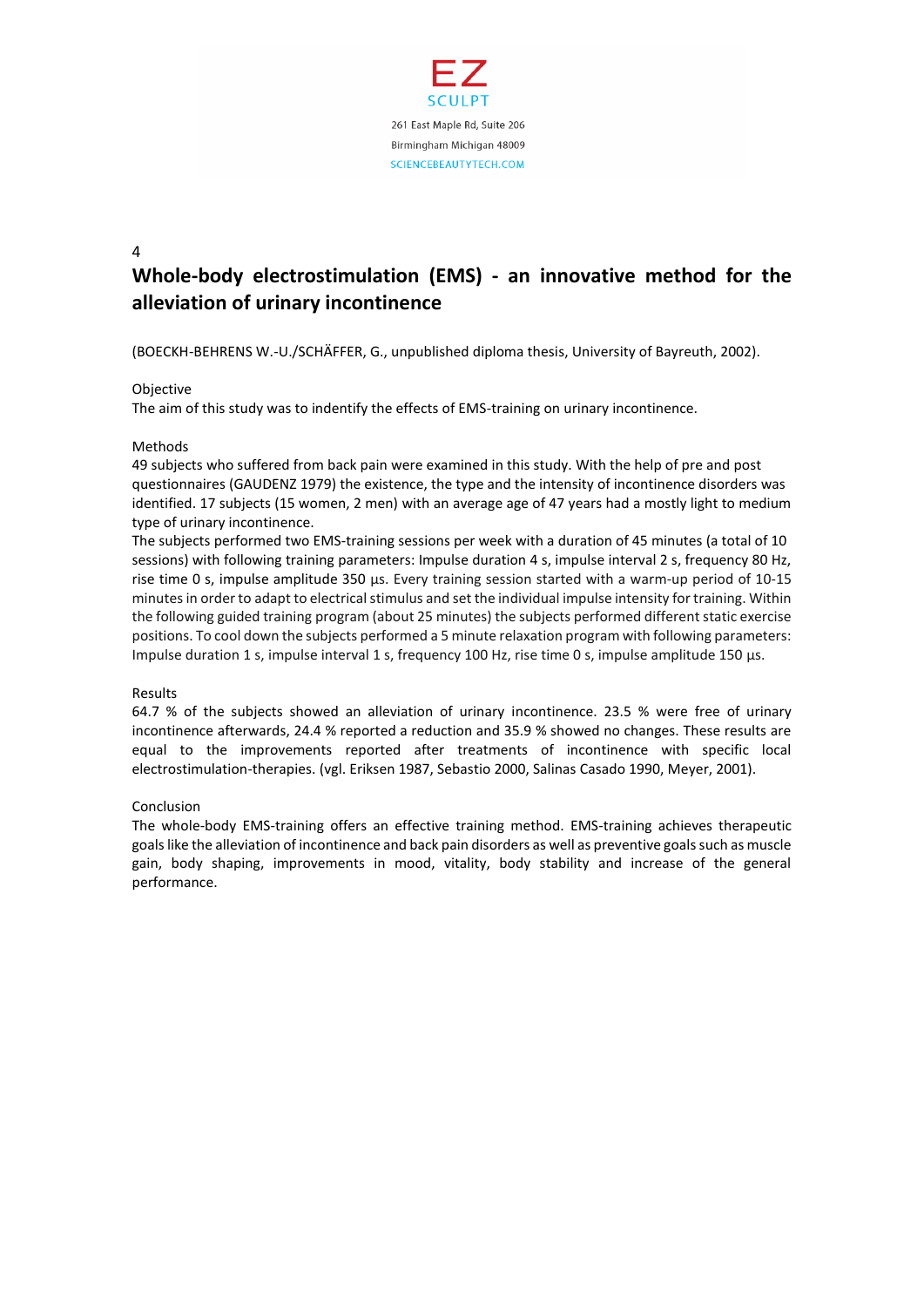

# **A comparison of the effects of three different strength training methods on maximal strength, strength endurance, body shaping, body perception and mood: Conventional strength training, maxxF and electrostimulation training**

(BOECKH-BEHRENS, W.-U. / TREU, S., unpublished diploma thesis, University of Bayreuth, 2002).

#### **Objective**

The aim of this study was to indentify the effects of three different methods of strength training on maximal strength, strength endurance, body shaping, body perception and mood. Furthermore, an innovative method of electrostimulation-training was compared with a conventional strength training with machines and a strength training without machines (maxxF).

#### Methods

100 male students of sport science participated in this investigation. All subjects completed identical preand posttests where body circumferences, maximal strength and strength endurance were measured. With the help of questionnaires the mood and body perception were determined. According to the results of the pretests the subjects were randomized into 4 groups (n=25 subjects): EMS-training-group, conventional strength training-group, maxxF-training-group, control-group. The training groups trained twice a week over 6 weeks. The EMS-training was performed as group training (4 subjects) with following parameters: Training duration 25 minutes, including a 5 minute warm up and acclimatization and 20 minutes training program with high impulse intensity individual regulated according to the subjective perceived rate of exertion; impulse duration 8s (on-time), impulse interval 4s (off-time), frequency 80 Hz, rise time 0,3s, impulse amplitude 350μs.

The conventional training group performed a 3 set training for chest, leg extension and back muscles (m. latissimus dorsi) with maximal intensity (8-12 repetitions). The maxxF group performed exercises under bodyweight (lat-press when lying on the back, squats with on leg and push-ups) with 3 sets with a duration of 45s each.

#### Results

In Comparison the conventional strength training and the maxxF-training showed higher increases compared to the EMS-training (9-10% vs. 3% maximal strength; strength endurance 65-82% vs. 25%). The data of the tests showed that the body fat was very low (about 13 %) in the beginning and showed only little changes within the training period. Accordingly, the changes in body circumferences can be related to a gain of muscle mass. All training groups showed increases in circumferences: maxxF +3,13cm, conventional strength training +2,83cm, EMS-training +3,49cm. The highest increases were documented in gluts and leg muscles after EMS-training. The EMS-training group showed higher positive changes in body perception compared to the other groups.

#### Conclusion

Electrostimulation-training very intensively activates the majority of the muscles. Consequently, EMStraining can positively shape the body (gaining muscle mass and thus increasing the basal metabolic rate) within a short period of about 30 minutes duration per training session. An additional conventional strength training parallel to the EMS-training may compensate the lower increase in maximal strength.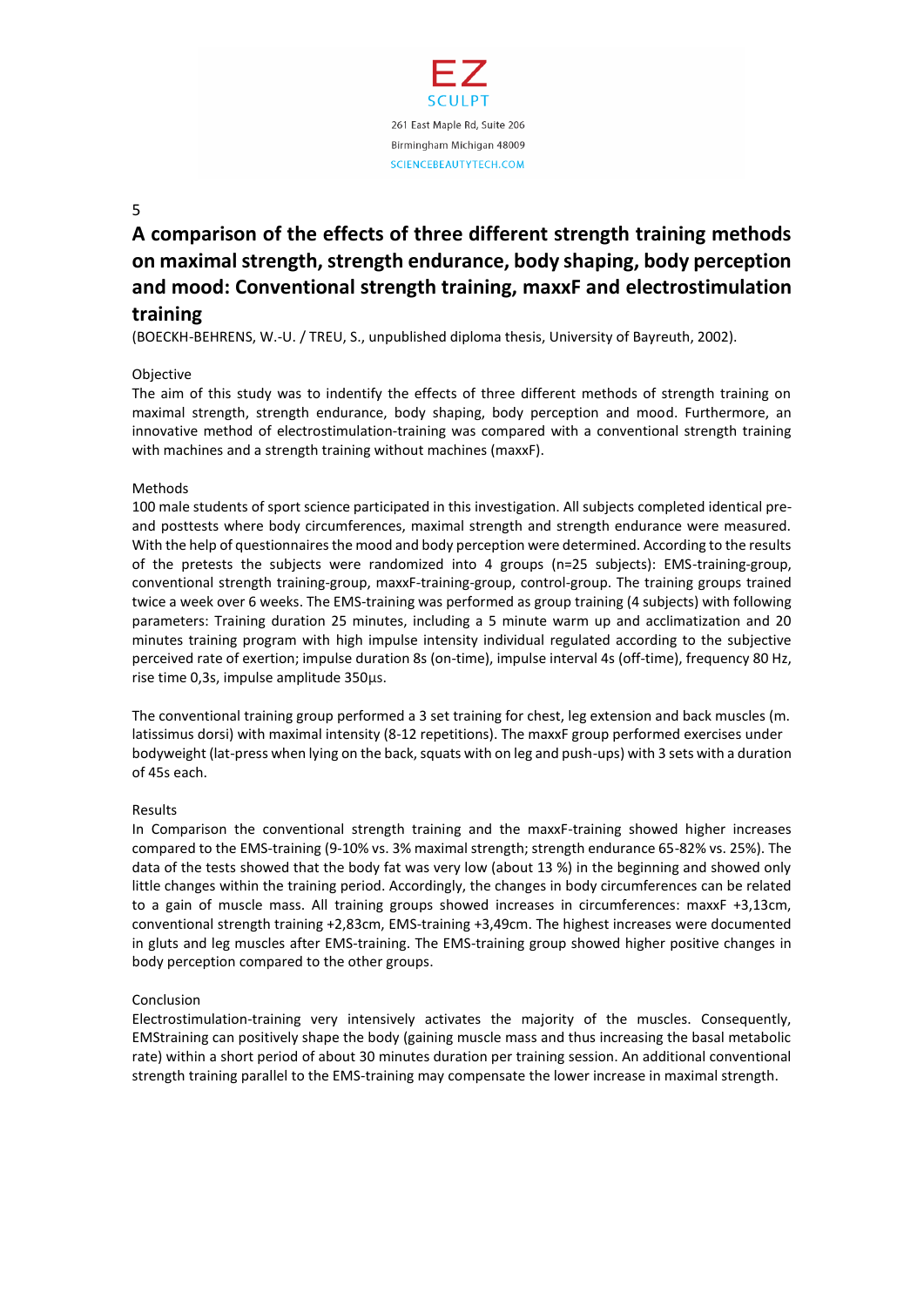

## **Effects of electrostimulation-training in combination with conventional strength training with machines**

(BOECKH-BEHRENS, W.-U. / BENNER, D. / STÖTZEL, C., unpublished diploma thesis, University of Bayreuth 2003).

#### Objective

This investigation deals with the following question: Does a combination of EMS-training and conventional strength training with dumbbells or machines show higher increases in selected strength parameters than EMStraining alone?

#### **Methods**

74 students (27 female, 47 male, average age 21.7 years) were randomized into three training groups (group 1: n=26 (combined training, male), groups 2: n=27 (combined training, female), group 3: n=21 (conventional strength training)).Training period: 6 weeks, a total of 12 training sessions (45 min/session), training frequency twice a week. Group 1 and 2 performed one EMS-training session (impulse duration 8s, Impulse interval 4s, frequency 80 Hz, rise time 0,3s, impulse amplitude 350 μs, training duration 25 minutes) and one conventional hypertrophy-training session per week. Group 3 performed a conventional strength training twice a week.

Changes in strength (maximal strength and strength endurance), body weight, body fat, circumferences and mood factors were documented before and after the training period.

#### Results

The maximal strength increased 6-10%. Subjects showed increases in strength endurance of up to 117%. The results show that conventional strength training alone compared to combined training is slightly less effective.

Overall, the female subjects achieved higher strength gains compared to the male subjects (+13.2 % diff.). The subjects only showed slight changes in weight, body fat and circumference. 64 % of the men and 44 % of the women documented positive changes in muscle gain and body shape. 70 % of the men and 63 % of the women showed subjective improvements in performance.

#### Conclusion

The attempt to combine an EMS-training with a conventional strength training in order to connect the benefits of both methods shows positive effects and thus offers a successful method for enhancing strength. According to this the combined training achieved increases almost as high as reported with conventional strength training with exercise equipment and machines only. Besides this the subjects benefited of the positive effects of EMStraining such as an increased body stability and subjective improvements in body shape and performance. The results show that the female subjects achieved higher strength gains compared to the male ones in general.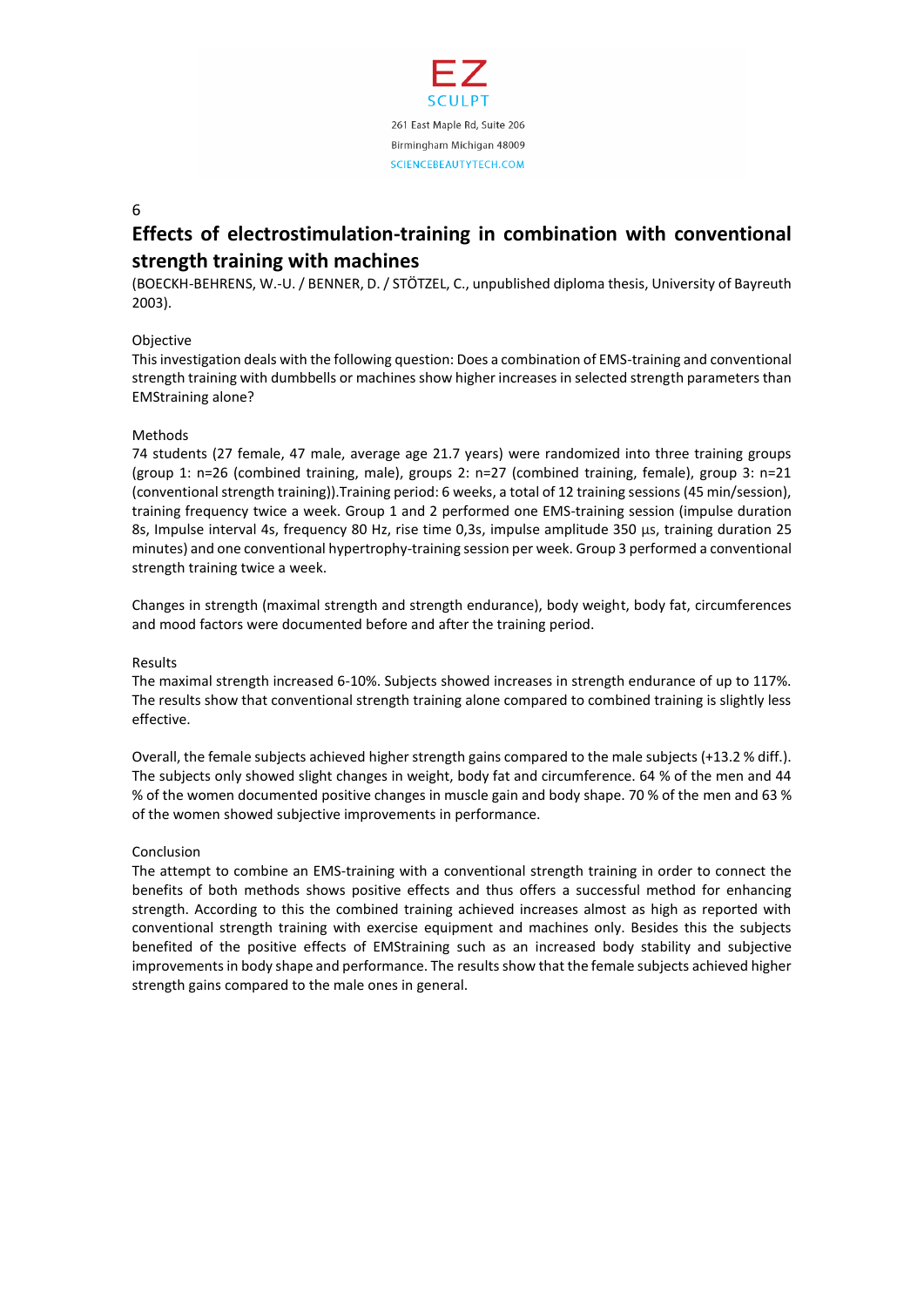

## **The training effects of a combined training, conventional strength training and electrostimulation-training**

(BOECKH-BEHRENS, W.-U. / NIEWÖHNER, F./ WALZ, T., unpublished diploma thesis, University of Bayreuth 2003).

#### Objective

The aim of this study was to identify the sex-related training effects of a 6 week EMS-training combined with a fitness orientated strength training program with weight machines. The results of this study were compared to results of previous comparable investigations that exclusively performed EMS-training or conventional strength training.

#### Methods

28 women and 28 men with an average age of 46.2 years voluntarily participated in this experiment. The 56 untrained subjects performed one EMS-training session and one fitness orientated strength training session per week over 6 weeks. The data out of a parallel study investigating the effects of different strength training methods in strength trained subjects were taken for comparison. The EMS-training used the following parameters: Impulse duration 8s, impulse interval 4 s, frequency 80Hz, rise time 0.3s, impulse amplitude 350μs, training duration 25 minutes. As a control procedure maximal strength and strength endurance measurements were used and the body weight, body fat and body circumferences were measured. Furthermore, the subjective perceived health factors, performance, body perception and mood were documented with the help of questionnaires.

#### Results

The subjects showed increases in strength endurance of 41-51% in leg-press and 25-38% in lat-pull. In contrary, only a light increase was shown in maximal strength. The changes in body weight and body fat were significant.

The body circumferences significantly decreased in waist, hip and thigh. 86% of the men and 70% of the women reported an improved performance through training. 61% felt more flexible and 79% of the subjects reported an increased vitality. Over half of the subjects reported that they were in a better mood and more active after training. 90% of the men and 70% of the women reported that they felt tighter, stronger and more protected. 64% of the subjects noticed positive body shaping effects such as muscle gain and a tighter tissue.

In the beginning of this study half of the subjects suffered from back pain. 75% of them felt a reduction of back pain or were pain free after training.

#### Conclusion

The results show that a combined training (1x whole-body EMS-training session and 1x conventional strength training session with barbells or weight machines per week) is as effective as conventional strength training twice a week.

As shown in previous EMS-investigations, the positive effects of EMS such as the reduction of back pain and the strong sensed improvement in body stability were also documented in a similar way after a combined training.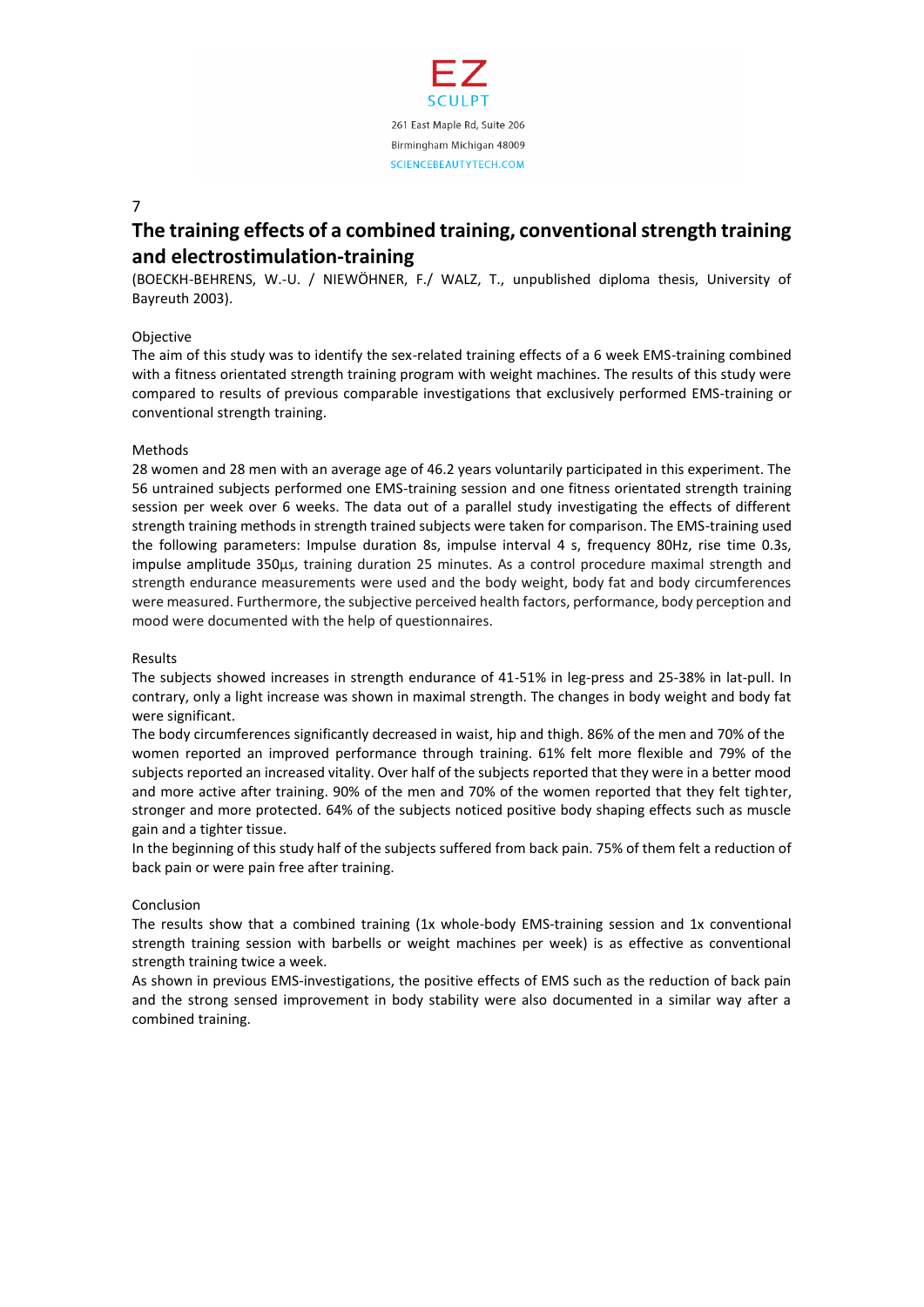

## **Electrical muscle stimulation as whole-body training – A multicenter study for the capability of whole-body training in the gym**

(VATTER, J., University of Bayreuth, 2003; Publication AVM-Verlag Munich 2010, in print).

#### **Objective**

The aim of this work was to indentify in a field test if a whole-body training with electrical stimulation shows positive changes in strength, anthropometry, body perception, mood, general factors of health, back pain and incontinence.

#### Methods

134 subjects (102 women and 32 men, average age 42.5 years) voluntarily participated in this study. 6 weeks before and after training the subjects were interviewed, tested in 4 different gyms and were compared with a control group (n=10), age and gender. The tests determined the maximal strength, strength endurance, body weight, body fat and body circumferences, frequency and intensity of back pain and incontinence disorders as well as the general extent of disorder, mood, vitality, body stability and body shape.

A total of 12 training sessions (2 times per week) were performed with following training parameters: Impulse duration/impulse interval 4s/4s, 85 Hz, rectangular impulse, impulse amplitude 350 μs. After a 10-15 minute warm up for acclimatization the subjects performed a 25 minute training program with static exercise positions. The training ended with a 5 minute relaxation program (impulse duration 1s, impulse interval 1s, 100 Hz, rectangular impulse, impulse amplitude 150 μs).

#### Results

82.3 % of the subjects had less back pain after the study and 29.9 % were free of pain. The percentage of subjects with chronic pain reduced from 40.3 % before training to 9.3 % afterwards. 75.8 % reported an improvement in incontinence and 33.3 % were free of incontinence afterwards. The number of disorder cases significantly declined (about 50%). The maximal strength increased by 12.2 % and the strength endurance increased by 69.3 %. Women benefited more than men (13.6 % vs. 7.3 %). 18 subjects did not complete the training. The control group showed no changes.

The subjects showed only light changes in body weight and BMI. The body fat decreased by 1.4 % in the training group and increased about 6.7 % in the control group. Younger subjects lost more weight than older; there were no gender- or weight-related changes. The body circumferences of female subjects significantly decreased in chest (-0.7 cm), thigh (-0.4 cm), waist (-1.4 cm) and hip (-1.1 cm). Male subjects showed significant reductions in waist (-1.1 cm) with a gain in upper arms (1.5 cm), chest (1.2 cm) and thigh (0.3 cm) in the same time. The control group showed no reductions and gained in waist and hip.

The body perception in general improved. 83.0 % reported less hardening, 89.1 % noticed a higher stability and 83.8 % increased their performance. 86.8 % noticed positive body shaping effects. 90.0 % of the participants enjoyed the training. Training with higher intensities showed stronger improvements especially in patients with disorders but also increased muscle soreness.

#### Conclusion

Whole-body EMS-training offers a convincing training method for the reduction of back pain and incontinence.

The achieved strength gains are similar to those achieved with conventional strength training and in some cases they are even above. Body shaping and mood aspects are very attractive for women and men of all age groups. Consequently, whole-body EMS-training is an effective type of training that appeals to a wide spectrum of age groups.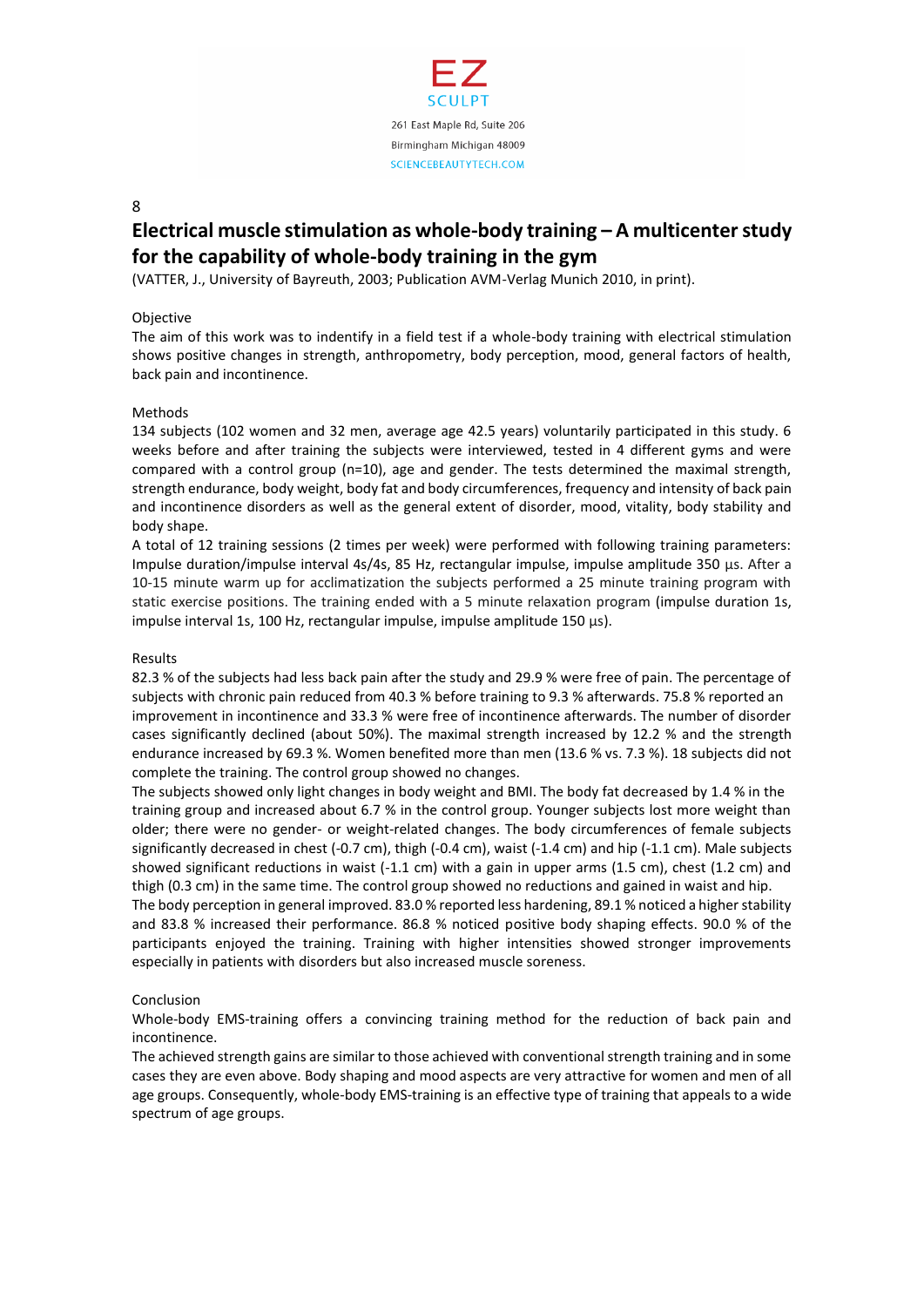

## **Optimizing strength training with electrostimulation – Analysis of selected physiological parameters**

(Boeckh-Behrens, W.-U. / Erd, J., unpublished diploma thesis, University of Bayreuth 2005)

#### Objective

The main focus of this study was to determine the intensity of EMS-training compared to conventional strength training. Therefore, adequate methods for measuring muscle tension were tested. In addition, for the first time the physiological parameters lactate and heart rate were documented in connection with whole-body EMS and were compared to those of conventional training.

#### Methods

In two trials, a group of 4 male students (average age 24.3 years) and a group of 12 male students of sport science (average age 23.7 years) performed a 10 minute whole-body EMS program (impulse duration 4s, impulse interval 4s, frequency 80 Hz, rise time 0s, impulse amplitude 350μs) and a conventional strength training. To find an adequate method for measurement following methods were tested: Electromyography measurements, tension measurements with an oscilloscope, the determination of the subjective perception of contraction. Furthermore the lactate and heart rate were measured before training, after 5 and 10 minutes and 3 minutes after training.

#### Results

The electromyography and the oscilloscope are inadequate tools for measuring the muscle tension during EMStraining.

Interference effects of the current caused by EMS falsify the data for the measured muscle tension. During an intensive 10-minute training it was determined that the EMS training device worked at a current of about 30 V and an impulse intensity of about 40 mA.

The subjectively perceived rate of contraction is an adequate method for rating the training intensity. The current also dissipates into the surrounding area and does not only flow between two pairs of EMSelectrodes.

The use of two electrode pairs compared to only one pair results in a subjectively perceived

intensification of the muscle contraction. A parallel increase of EMG-activity was not observed.

During and after the training period the lactate production in conventional strength training was significantly (p < 0.01) higher than measured during and after EMS-training. The highest lactate rate of an average of 13.31 mmol/l was documented immediately after conventional strength training. Also, EMStraining showed the highest lactate rate of about 5.78 mmol/l in average at the same time. The analysis showed that there is a significant relation (p < 0.05) between the level of controller and the lactate values. The heart rate showed similar reactions: During training period the heart rate during conventional training with machines (142 bpm average) was higher than during EMS-training. After 10 minutes of EMS-training the subjects reached only 108 bpm in average. There was no relation between level of the controller and the lactate value.

#### Conclusion

The subjective perceived rate of contraction is an effective method for measuring the contraction intensity of different muscles. This research area holds potential for further investigations. The low cardiac and lactate activity in EMS-training might help to open up new application areas for EMS-training, e.g. a systematic use in health sports or training with elderly persons.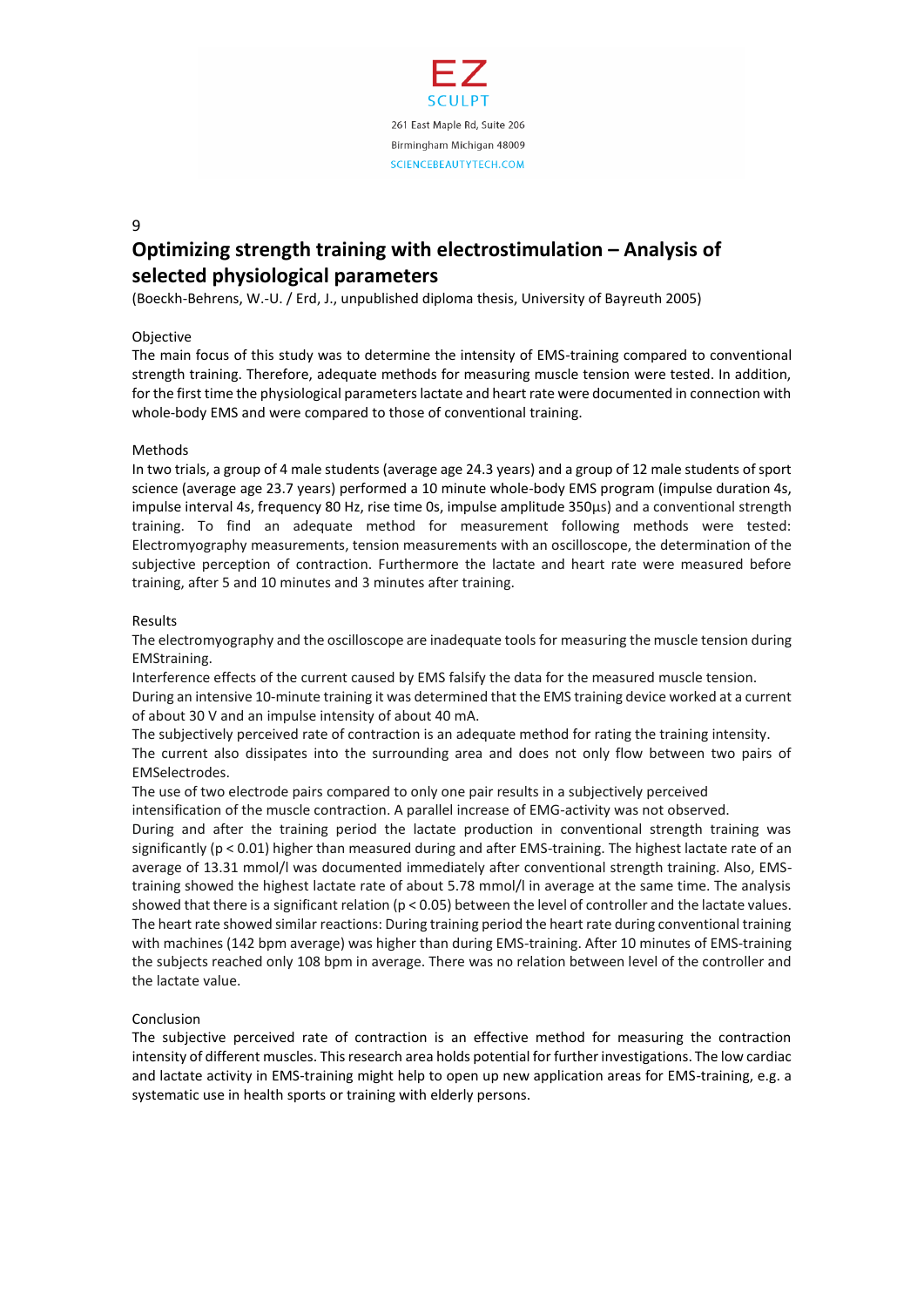

# **Strength training with electromystimulation— An empiric investigation of the strength effects of electrostimulation-training with variation in stimulation ratio**

(BOECKH-BEHRENS, W.-U. / BENGEL, M., unpublished diploma thesis, University of Bayreuth 2005). Objective The aim of this study was to determine the influence of different interval durations in EMStraining on the strength effects and to determine the effects of EMS-training on the enzyme creatinkinase.

#### Methods

52 male students of sport science (average age 22.3 years) were randomized into two training groups (n=21/n=20) and a control group (n=11). The subjects performed two training session per week (impulse duration 4s, impulse interval group 1: 4s/ group 2: 10s, frequency 80 Hz, rise time 0s, impulse amplitude 350 μs, training duration 15 minutes) over a training period of 6 weeks. For control purposes the dynamic and static maximal strength and strength endurance of the m. latissimus dorsi and m. triceps brachii plus the subjects´ body weight, body fat were measured and the CK-values were determined 24 hours after training. In addition the body perception and mood were documented with the help of questionnaires.

#### Results

During training with an impulse duration of 4s no significant difference was seen between an impulse interval of 4s and 10s. The highest strength effects were reported for the dynamic strength endurance of the m. triceps brachii (81.9% (group 1) and 73.7% (group 2)). The dynamic maximal strength in both groups increased up to 14.7%. On the contrary only light increases were seen in static maximal strength (up to 5%). Increases in static strength endurance varied between 33.9% and 19.4%. Regarding body weight and body fat no significant changes were seen in the training groups or in the control group.

The results of the creatinkinase measurements reveal that the stress on the muscle tissue is about 40% higher during an intensive whole-body EMS-training than with intensive strength training with exercise equipment or machines. Consequently, the regeneration time between the training sessions with wholebody EMS might have to be longer or the intensity of the electrostimulation has to be lower in order not to overstress the muscular system.

#### Conclusion

Compared to the most studies that trained with higher training durations the shorter training duration of 15 minutes resulted in significant increases of strength parameters. These increases are about equal to the increases achieved with conventional strength training with machines. The use of different interval durations (4s and 10 s) doesn't show significant differences in strength gain. The high increase of creatinkinase (CK) after EMS-training reveals that the subjects trained with very high intensity. This high intensity EMS-training showed about 40% higher stress on the muscle tissue compared to an intensive conventional strength training with machines.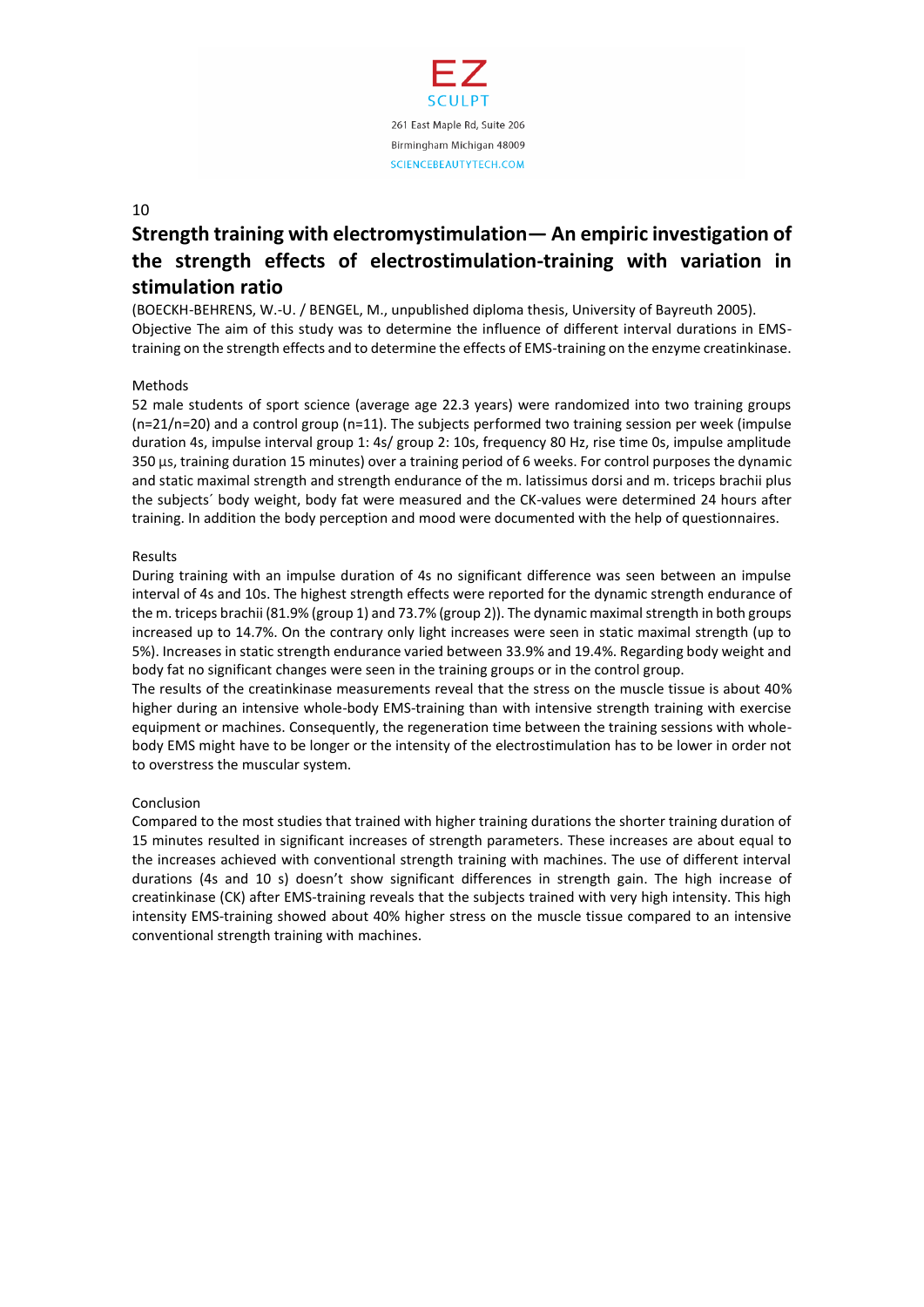

# **Strength training with electrostimulation – An empiric investigation of strength effects in electrostimulation-training with variation in training duration**

(Boeckh-Behrens, W.-U./Mainka, D., unpublished diploma thesis, University of Bayreuth 2006).

#### Objective

The previous investigations of whole-body EMS-training by the University of Bayreuth revealed that EMStraining is an effective rehabilitation method (back pain and incontinence) and a preventive type of strength training. Positive effects in strength gain were particularly achieved with a treatment duration shortened to 15 minutes. The following study investigated in which way an even shorter training duration shows positive effects on enhancing muscle strength and further parameters. Further objectives are to determine the level of stress on muscle tissue through training in order to make conclusions about training intensity and indirectly on training effectiveness.

#### Method

55 male students of sport science (average age 22.9 years) were randomized into two (2x n=22 subjects) EMStraining groups (5 min and 10 min) and a control group (n =11).The training groups trained two times per week over a training period of 6 weeks with following parameters: Impulse duration 4s, impulse interval 4s, frequency 80Hz, Impulse amplitude 350 μs, biphasic rectangular impulse. The tests determined the dynamic maximal strength and strength endurance, body weight and body fat plus the CK-values (creatinkinase) 24 hours after training. Furthermore the body perception and mood were documented with the help of questionnaires.

#### Results

Both training groups achieved strongly significant (p≤0.001) increases in dynamic strength endurance (group 1: up to 41%, group 2: up to 34%). The maximal strength increased in both groups (group 1: up to 10%, group 2: up to 8%). The comparison of the achieved strength gains revealed no significant difference (p>0.05) between a training duration of 5 and 10 minutes. Both training groups significantly gained in body weight ((group 1: 0.83%, group 2: 0.90%), but no improvements were achieved in body fat. The second training- group (10 min) showed slightly higher CK-values (761 U/l) than the first group (5 min) (595 U/l). The analysis showed that the creatinkinase-activity was mainly influenced by the training intensity.

#### Conclusion

Compared to previous investigations the shorter training duration of 5 and 10 minutes did not show higher strength gains. In contrast the results were clearly below the increases that were achieved with 15 minutes training duration. According to the present results it can be assumed that a training duration of about 15 minutes could be optimal for enhancing strength. The high increase of CK-values after EMStraining also reveals that in this study the subjects trained with a very high intensity. A decrease in the training duration does not significantly influence the CK-activity. In fact, it seems that the current intensity in particular plays an important role in increasing the creatinkinase-values.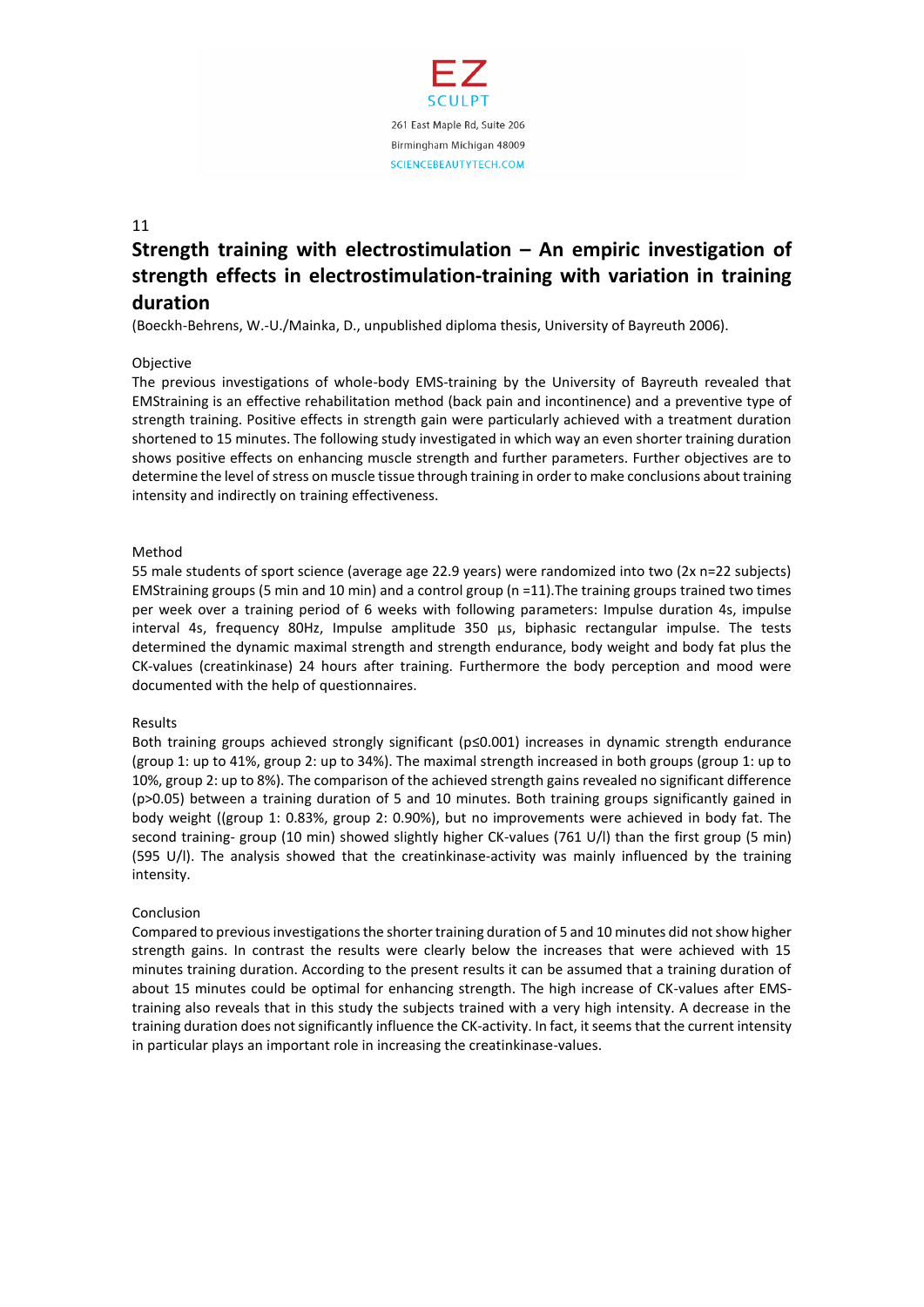

## **Effects of whole body electrostimulation training and traditional strength training on various strength and blood parameter in juvenile elite water polo players**

(Kreuzer, S., unpublished diploma thesis, German Sport University Cologne, 2006).

#### Objective

The study was aimed at the following questions: Does a whole-body EMS-training (GK-EMS) increase selected strength parameters (isometric maximal strength and dynamic power) in juvenile elite water polo players? Is there a difference between whole-body EMS, traditional strength training or mixed training regarding selected strength and blood parameters? Are there any changes in strength parameters after training?

#### Methods

27 elite water polo players (age 16 years) were randomized into 3 groups (EMS-training (n=9), strength training (n=9), combination strength/EMS-training (n=9)). CK-values were measured during and after training (45 minutes and 24 hours) in selected subjects.

Furthermore, isometric strength and dynamic power were determined in all subjects plus blood count, fat and ECG was documented. The subjects performed 2 training sessions per week over 4 weeks. The EMStraining used the following parameters: impulse duration 4s, impulse interval 4s, stimulation frequency 85 Hz, impulse amplitude 350 μs, biphasic rectangular impulses. The EMS-training group performed dynamic sport specific exercise movements. The subjects performed 3 sets of 12 repetitions. In addition to pre- and posttest a retest was performed 14 days after training period.

#### Results

The isometric maximal strength between pre- and posttest decreased up to 8.3 % (except trunk flexion which increased by 6.7%) and increased again in retest after 14 days regeneration time. Depending on the test movement the maximal strength increased by 4.7- 12.7 % and in one case even over 30 %. In group comparison the analysis showed that the mixed training (+14.4%) was more effective than EMS or strength training alone (+12.2%). The high training intensity in EMS-training might have overstressed the muscular system and thus lowered the training effect. It can be assumed that whole-body EMS-training requires a significantly higher regeneration time between sessions. Supposedly, the subjects should show higher increases in strength endurance than with the training duration at hand. Furthermore, the strength was only measured in one jointangle position. Higher increases in power could be possible in different angle positions. Some subjects reported an increase in arm girth. However, morphological effects were not tested.

The EMS-group achieved the highest increase in dynamic power (strength x velocity) by 67.0% in trunk flexion (combined training +45.8%, strength training +24.4%). The high variances at the chosen intensity and results of the other tests reveal a high interindividual difference, in some cases up to 90%.

In the third training session significant summation of up to 1639% were documented for EMS-group. The peak values varied between 560 and 7671 U/l. These increased CK-values went in hand with muscle soreness during the first two weeks (primarily in buttocks and triceps). The CK-values of the EMS-group were about 82-90% higher than in mixed training or strength training alone. Obviously the regeneration time between the sessions have to be longer or the training intensity of the EMS has to be reduced in order not to overstress the muscular system.

#### Conclusion

The results of this investigation reveal that a sub-maximal whole-body EMS-training provides a sufficient stimulus for developing diverse strength (primarily trunk strength) and subjective parameters (body stability). The combination of EMS-training with traditional strength training seems to be a promising method for the enhancing of training quality.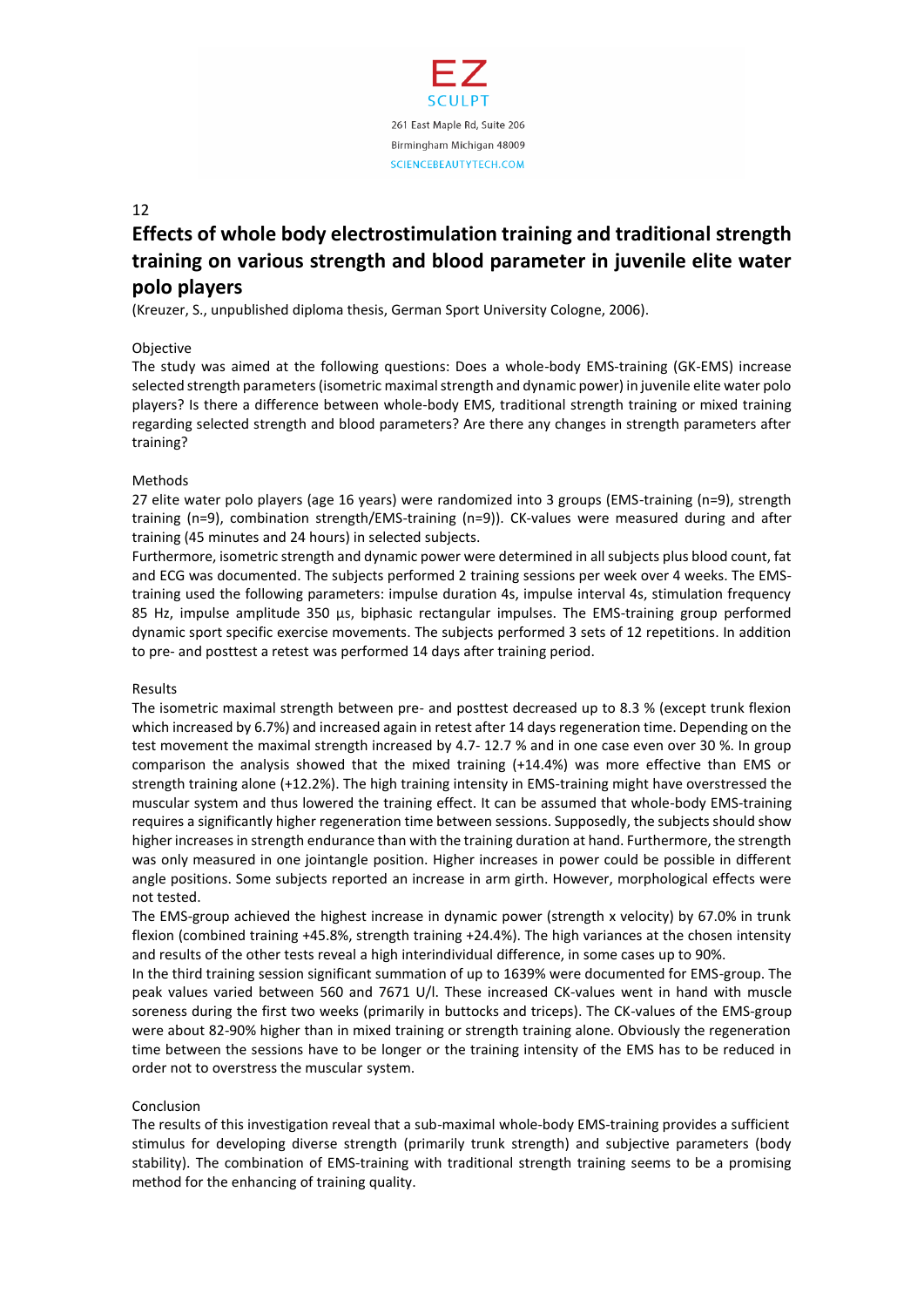

## **Short- and long term training effects of mechanical and electrical stimulation on strength diagnostic parameters**

(Speicher, U. / Nowak, S. / Schmithüsen J. / Kleinöder, H. / Mester, J., German Sport University Cologne Köln 2008; published in medical sports network 04/2007)

#### **Objective**

The aim of the present study was to compare traditional strength training methods with dynamic wholebody EMS in regard to their effects on strength and speed.

#### Methods

80 students of sport science were randomized (n=10 each) into eight different training groups (hypertrophy, maximal strength, speed strength and strength endurance, whole-body EMS, vibration, mixed group wholebody EMS/hypertrophy and mixed group vibration/ hypertrophy). The traditional training groups trained the muscle groups for leg curl and leg extension with machines (gym80). Depending on the different training group the subjects performed 3 series with various additional loads (30-90%, 3-15 repetitions). The EMS-group performed lunges and squats without additional load (impulse duration/ impulse interval 6s/4s, impulse frequency 85 Hz, impulse amplitude 350 μs, biphasic rectangular impulses, 60% intensity). The movements were standardized via visual biofeedback. The subjects performed 2 training sessions per week over 4 weeks.

Pre- and posttests were conducted before and after training period with strength diagnostic machines. An additional retest was conducted after a two week regeneration period. The dynamics were determined in terms of power measurements (strength x velocity) with additional load (40% and 60%) in various angles.

#### Results

All training methods significantly increased the maximal power. The highest increase in maximal strength was achieved by the hypertrophy-group (+16%) followed by the EMS-group (+9-10%). Only the EMSgroups showed significant results in enhancing the velocity. Accordingly, the measured increase in power can be related to an increase in velocity (about 30%) - significantly higher than achieved with traditional methods (16-18%). Apparently, the direct activation of the fast twitch muscle fibres shows positive effects for enhancing velocity.

The mixed training designs such as EMS and traditional hypertrophy training show typical adaptations to both training stimuli (7% increase in maximal strength and 12% increase in power). Accordingly, combinations of traditional and modern training methods could offer new and promising stimuli constellations. Especially the long term effects of whole-body EMS are very interesting. The highest increases in power were measured after a two week regeneration period.

#### Conclusion

The present study revealed that dynamic whole-body EMS-training with miha bodytec, compared to various training methods, offers a highly effective training method for enhancing strength and velocity. Only EMStraining increased the sport relevant maximal power due to an increase of movement velocity. Furthermore, the great long term effects of EMS-training offer new possibilities in training periodization. A well calculated application of whole-body EMS in combination with dynamic exercise movements offers a promising combination for strength- and speed training.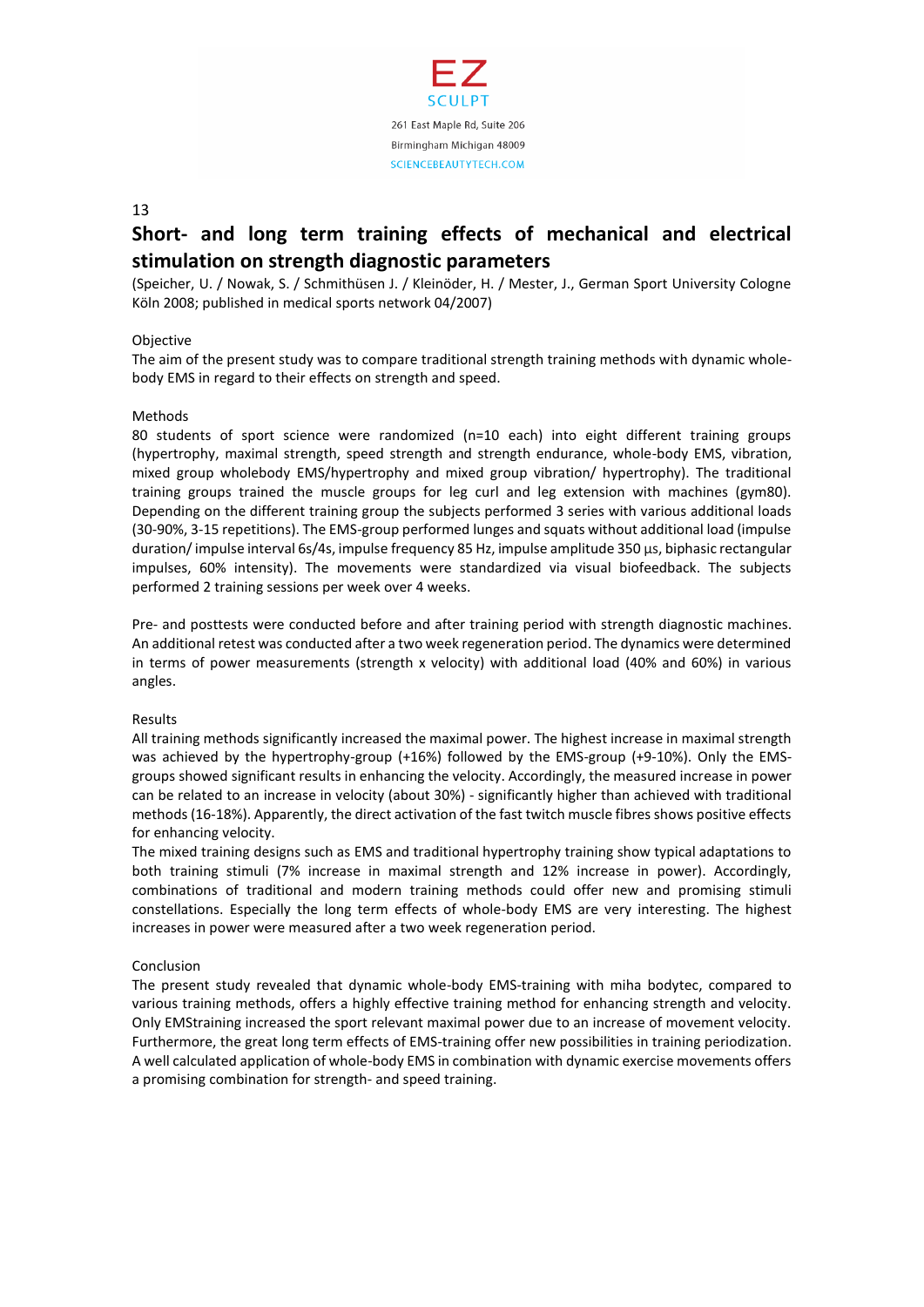

## **Effects of whole-body electrostimulation on resting metabolic rate, anthropometric and muscular parameters in the elderly. The training and electrostimulation trial (test)**

(KEMMLER, W. / BIRLAUF, A. / VON STENGEL, S., University of Erlangen-Nuremberg 2009).

#### Objective

Especially women after menopause show serious changes of body composition with increasing abdominal body fat and a corresponding reduction of muscle mass. To counteract this development the whole-body electrostimulation-training (EMS) currently offers an alternative to conventional muscle training with a lower orthopedic and cardiac load and a comparing lower training volume. The aim of this pilot study was to identify the application and practicability of an EMS-training in the elderly plus to determine the effectivity of this training method on anthropometric, physical and muscular values.

#### **Methods**

30 postmenopausal women with long time training experience were randomized into a control-group (CG: n=15) and an EMS-group (n=15). While the control-group continued with their usual training the EMSgroup performed a 20 minute whole-body EMS-training every 4th day in addition to two strength and endurance training sessions per week. Alongside with the resting metabolic rate and VO2 the most important anthropometric data (body weight, body length, body fat, waist girth etc.) were determined.

#### Results

The resting metabolic rate showed significant reductions in the control-group (-5.3%, p=0.038) and no changes in the EMS-group (-0.2%, p=0.991). Despite medium effect size (ES: 0.62) these parameters showed slight differences only between EMS-group and control-group (p=0.065). The sum of skin fold thickness significantly decreased (p=0.001) by 8.6% in EMS-group compared to a light and insignificant increase in control-group (1.4%). These differences were statistically significant (p=.001, ES: 1.37). The waist girth as a criterion for abdominal adiposity significantly decreased (p>0.001) by -2.3% in the EMSgroup (vs. CG: +1.0%, p=0.106). The corresponding difference between the groups was significant (p=0.001, ES: 1.64).

#### Conclusion

In summary, besides health relevant effects on body composition the present study also revealed enhancements of functional parameters such as maximal strength and speed strength. Furthermore, the analysis identified a high acceptance of EMS-training in the well trained postmenopausal women. Accordingly, this training form, besides effectivity, seems to also ensure practicability.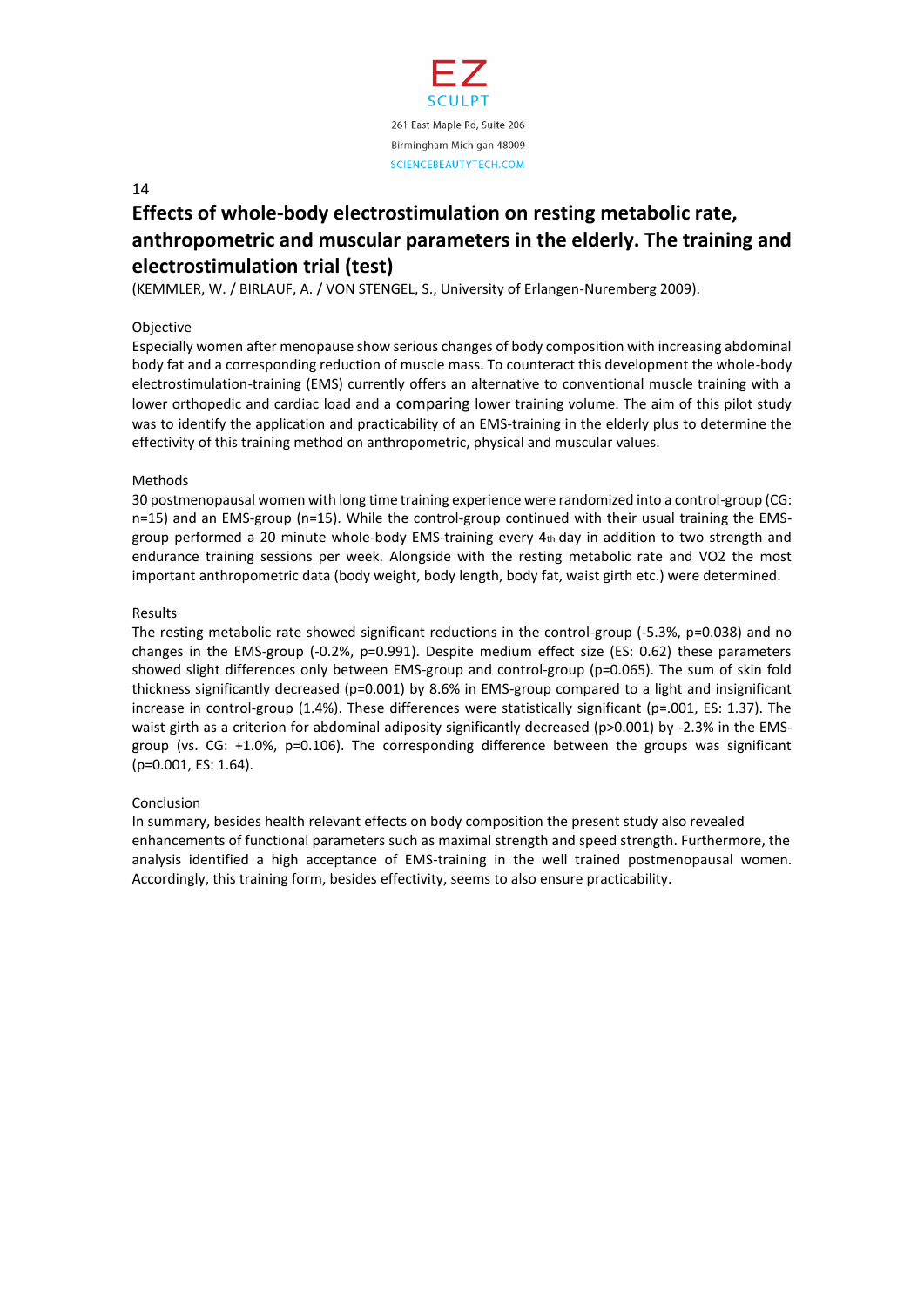

## **The influence of an adjuvant EMS-training on body composition and cardiac risk factors in elderly men with metabolic syndrome**

(KEMMLER, W. / BIRLAUF, A. / VON STENGEL, S., University of Erlangen-Nuremberg 2009).

#### Objective

Sarcompenia and (abdominal) adiposity in the elderly are in close relation to mortality, mulitmorbidity and frailty. The aim of this investigation was to determine how far whole-body electrostimulation-(WB-EMS)- training influences the body composition and cardiac risk factors in the elderly with metabolic syndrome.

#### **Methods**

Overall 28 men with metabolic syndrome according to IDF (69.4±2.8 years) around the area of Erlangen were either randomized into a control-group (CG: n=14) or WB-EMS-group (n=14). The subjects of the WB-EMSgroup performed a 30 minute endurance- and strength training program with EMS every 5th day over 14 weeks.

In parallel the control group performed a whole-body vibration-training concentrating on the enhancement of flexibility and wellbeing. As primary focus parameters the abdominal and overall body fat plus the appendicular skeletal muscle mass (ASMM) were chosen. The parameters identifying metabolic syndrome according to IDF (waist girth, glucose, triglyceride, HDL-cholesterol, systolic and diastolic blood pressure) were chosen as secondary focus parameters.

#### Conclusion

The changes in abdominal fat mass with a high effect size (ES:  $d'=1.33$ ) showed significant differences ( $p=0.004$ ) between the WB-EMS-group and the control-group (-252±196 g,  $p=.001$  vs. -34±103 g,  $p=.330$ ). In parallel to this the overall body fat decreased by -1350 $\pm$ 876 g (p=.001) in the WB-EMS-group and by -291 $\pm$ 850 g (p=.307) in the control-group (difference: p=.008, ES: d`=1.23). The ASMM also showed significant differences (p=.024, ES: d`=.97) between the EMS- and vibration-control-group (249±444 g, p=.066 vs. -298±638 g, p=.173). Except for significant differences of the waist girth (EMS: -5.2±1.8, p=.000 vs. CG: -3.3±2.9 cm, p=.006) in group comparison (p=.023, ES: d`=1.10) no further effects on the parameters of metabolic syndrome (see above) could be identified.

#### Conclusion

A whole-body EMS-training with a lower training volume (about 24 minutes/week) and a short training period (14 weeks) shows significant effects on the body composition of elderly persons. Accordingly, WB-EMS might be able to offer a promising alternative to conventional training programs for training persons with lower cardiac and orthopedic capacity.